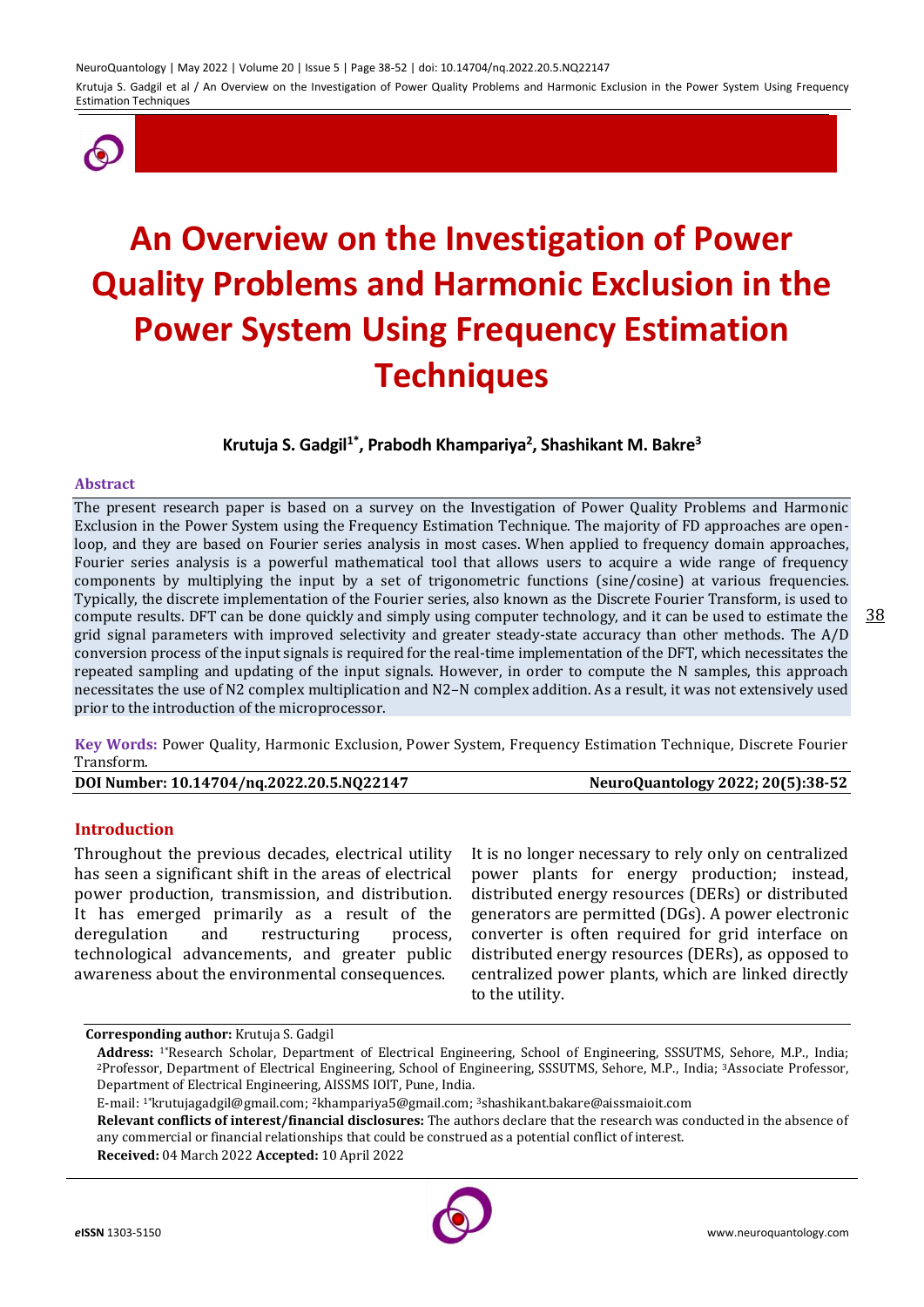Various power converters (commonly referred to as FACTS devices) with fast and complex controls are also included in the system to increase the transmission and distribution capacity of the power system while also improving its stability. Not only the supply system, but also domestic and industrial consumers have contributed to the increase in power converters to meet the requirements of precise control, increased efficiency, and the need to comply with laws and regulations established by regulatory agencies, among other factors.

In addition to posing certain challenges in terms of design, authorization, operation, and control, these power transformers, which are intended to improve system power or load, also present some challenges in operation and control; if not, they can reduce the performance of the network or connected system The severity of the challenges posed by these converters rises in direct proportion to the amount of penetration (number and size) of these converters in the current network. These challenges include synchronization to be done properly, control of power flow, injection of harmonics and / or imbalance, fluctuations in voltage and frequency, resonance, changes in network impedance, power flow in reverse direction, and other related concerns. As a result, it is necessary to develop an effective control mechanism for the converters in order to minimize the undesirable effects to a bare minimum.

When it comes to ensuring accurate operation and control of the converters, one of the most critical aspects to consider is the appropriate synchronization of the converters with the utility. A correct calculation of the phase, frequency, and maximum value of the voltage/current at the PCC is required in order to achieve this result. However, there are a number of non-idealities in the PCC voltage, particularly in the current power system, which is characterized by non-linear loads and DGs that are powered by power converters. Thus, an improper estimate of voltage/current phase and magnitude results ultimately has a negative impact on the converters' ability to execute their functions properly. In addition, harmonics and/or imbalances are introduced into the system, resulting in a reduction in the power quality of voltages and currents at the PCC and throughout the associated system.

#### **Literature Survey**

For the study purpose, we have selected some important research articles which as follows:

Abdoos, A.A., et al. (2016) [1] presented a new hybrid algorithm for PQ disturbances detection in electrical power systems. The proposed technique consists of the following: Power Quality events simulation, feature extraction and selection, and feature categorization. Variational mode decomposition as well as S-transform are used to extract possible features from PQ events. It decomposes signals into modes and examines them in time and frequency domains. To eliminate duplicate features, wrapper-based techniques such as sequential sequencing (SFS) and sequential retrieval options (SBS) are utilised, as well as a Gram-Schmidt based feature selection method as the filtering method. SVMs are employed as the classifier core to distinguish PQ events. The thorough experiments show that, even in noisy environments the suggested technique work well in terms of speed and accuracy. PQ event start and endpoints may also be recognized precisely.

39 Abdullazyanov, E.Y., et al. (2015) [2] investigated the problem of developing robust mathematical methods for calculating high harmonic formation. Harmonics of higher order are crucial in power networks nowadays because they increase responsibility of power suppliers towards customers. The first and most important reason is that it provides a solution to the issue of energy conservation. In addition, the demarcation of accountability for ensuring the appropriate power quality among the electrical supply business and its consumers is an important consideration.

Alfieri, L., et al. (2017) [3] developed new power quality indicators for the evaluation of distortions in waveform in the frequency range of 0 - 150 kHz. In particular, several already accessible indices have been correctly changed in order to allow them to be applied to waveforms with a broad range of frequency responses. In the case of renewable energy sources, numerical applications demonstrate that the proposed indicators are excellent problem-solving tools. (Such as overheating, mechanical breakdown, loss owing to skin effects or eddy currents) where both low as well as high distortion in frequency are a concern.

Almutairi, M.S., & Hadjiloucas, S. (2019) [4] developed a novel approach for controlling distortions in non-sinusoidal systems by estimating the value of the shunt single-tuned passive filter

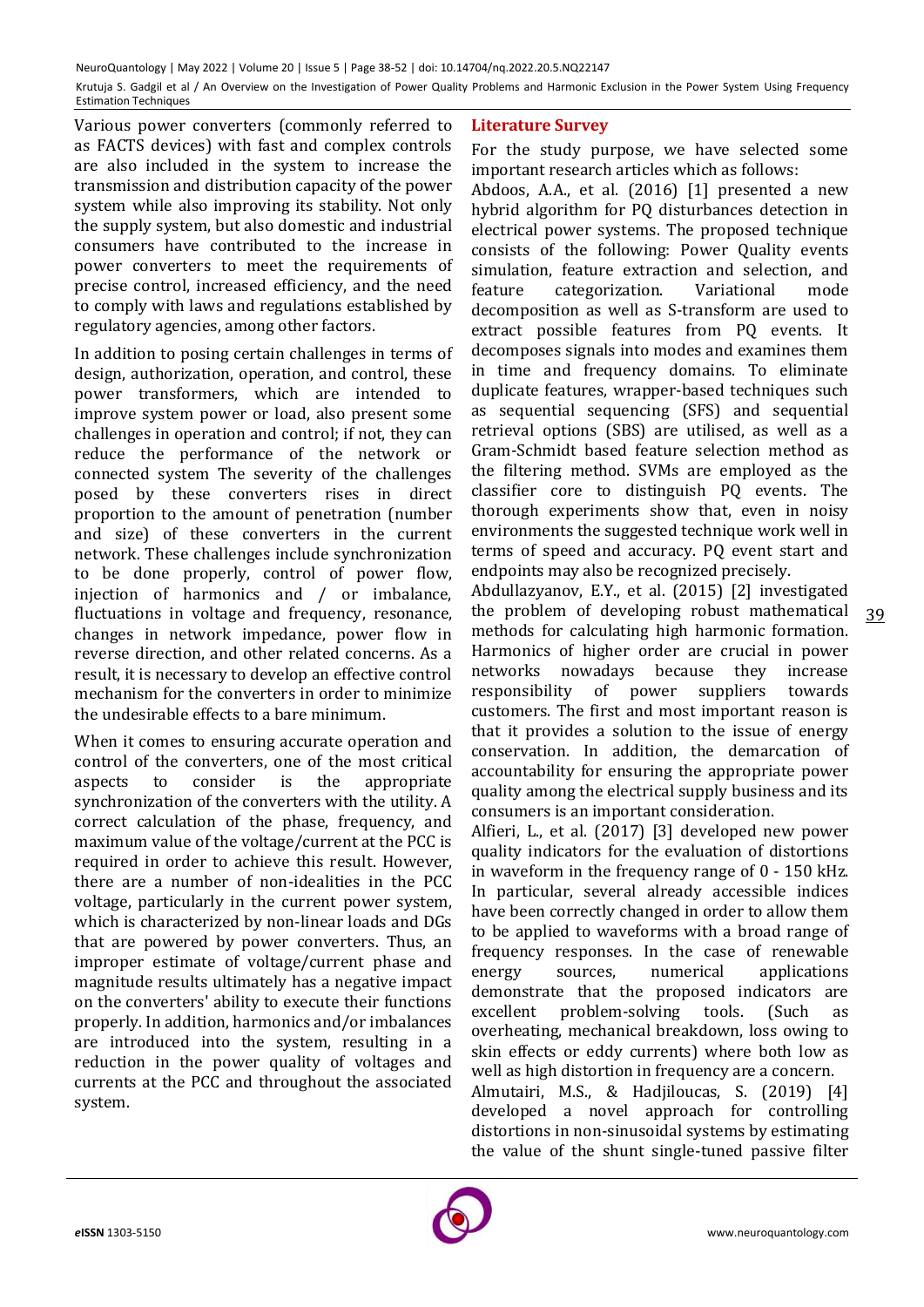compensator using non-linearity current index (NLCI), with the intention of keeping the power factor within acceptable limits. At point of common coupling, the suggested approach seeks to reduce the indirect amount of the customer load in the electrical power system to a maximum capacity (PCC). The proposed design also takes into account some practical power barriers and limitations of each harmonic distortion, ensuring compliance with IEEE 519 - 2014 guidelines, keeping the distortion at a reasonable level while following the loading of capacitor barriers established by IEEE 18 - 2012. A well-documented IEEE standard is used to evaluate the performance of the ideally built compensator. This standard is based on numerical examples of loads that were nonlinear in nature which were collected from prior publications.

Al-Ogaili, A.S., et al. (2020) [5] offered thorough research and analysis of the performance of two well-known harmonic extraction in the time domain strategies, synchronous reference frame theory, and instantaneous power theory, respectively. The MATLAB-Simulink platform is used to undertake extensive simulation work are conditions under steady as well as dynamic state ,while taking into account a variety of highly nonlinear loads and parameters. Specifically, each control method is included in a three-phase SAPF controller that was constructed with the help of a three-level neutral point clamped inverter to serve as an assessment platform. Comprehensive data are supplied to demonstrate the effectiveness of the SAPF's mitigation performance when each harmonic extraction method is used.

Askarian, I., et al. (2017) [6] centered on the development of a system for detecting and monitoring disruptions and oscillations in the electric power grid. They described a unique real-time harmonic estimation approach that is capable of swiftly and accurately estimating the dc component, as well as the harmonic contents of the grid voltage, both synchronous and asynchronous, despite the fact that the nature of the unknown harmonic contents is unknown. The suggested approach may be used in the power converters' control system, which has the potential to improve the dependability and resilience of future micro-grid systems. The execution of the suggested harmonic estimator is tested in the context of power converter grid synchronization, which is used as a case study. The findings of the case study's simulations and experiments demonstrate that the converter has the capacity to deliver a

sinusoidal current even in the face of disturbances and variations in the voltage of the grid. The obtained findings demonstrate that the suggested harmonic estimation approach is both dynamic and accurate in a short period of time.

Bajaj, M., et al. (2020) [7] suggested a process of analytic hierarchy (AHP) inspired by the PQ test method for distorted energy distribution in the presence of renewable DG, systems. The suggested PQ evaluation technique considers four PQ phenomena: harmonics in voltage, sags and imbalance in voltage, and voltage profile at each bus in the steady-state condition. The technique is implemented on modified 13 bus (IEEE) test distribution system which has loads of nonlinear nature and DG systems which are based on photovoltaic, fuel cell, wind, and RES using MATLAB. Findings validated approach's effectiveness in measuring each bus's total PQ performance and comparing it against the unity threshold level. According to the findings, a comparison of DN PQ performance with three RES-based DGs is made. The developed index is also used to study the influence of using custom power devices (CPDs) and excessive renewable energy penetration on distribution network PQ performance.

Baraniak, J., & Starzyński, J. et al. (2020) [8] produced measurement-based simulation models taken from the actual charger and data which is provided by the equipment's producers, as well as simulation models that have been extensively described in the literature; and It was determined, based on the study's findings, if electric car chargers had a negative influence on the quality of electric power, and thought was given to the opportunities presented by the development of charging systems with vehicle to grid capabilities. Proposed standard changes include taking into account the heating of power supply cables under the impact of increased harmonics caused by current produced by converter systems while choosing power supply cables.

Blazek, V., et al. (2020) [9] introduced an analysis of the impact of domestic appliances on end-user energy quality. The research findings affect the ultimate customer (the lowest level of the power grid). The study used 120 grid-connected electrical appliance combinations. Each combination has three devices in a micro-grid. The gathered and the data which was analysed statistically showed that certain kinds of appliances had a large impact on variations in power quality characteristics. The

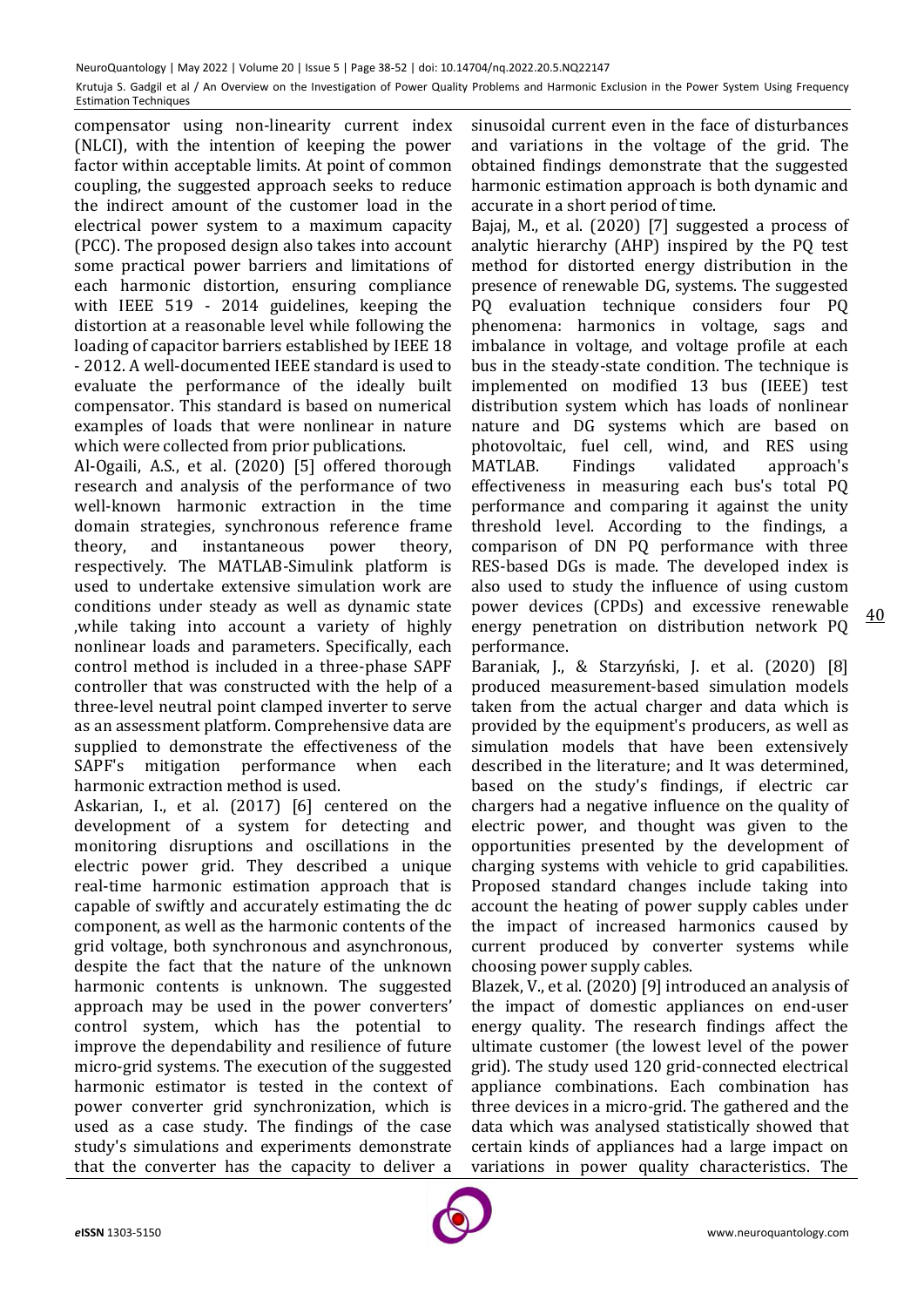results of the trials show the devices that impacted the THDV, FREQ, and voltage fluctuation (V). The importance of certain device characteristics on the power quality deviation was investigated. This highlighted the key aspects to consider while building a prediction model. This is the future of smart grids. One of the important features is the reduction of energy usage from renewable sources. This phenomenon is detailed in their work. They studied the impact of smart home equipment on individual amounts on an actual model. They also looked at gadgets that had a big influence on power quality. To increase the prediction model's usefulness, they explain their distinctive behavior and relevance to the occurrence.

Bottura, F.B., et al. (2019) [10] proposed an optimized allocation methodology of power quality (PQ) meters in a medium voltage distribution system, taking into account harmonic potential sound conditions. HRMA technique is used to compute critical modal impedances and detect frequencies of harmonic resonance. Using the HRMA, one may create a binary observability matrix that includes node observability for hypothetical harmonic resonance frequencies. To ensure comprehensive observation of the specified harmonic resonance frequencies, allocation issue is modeled as a cinteger linear programming with constraint. The final practicable solution specifies the ideal sites to put PQ meters, considering harmonic resonance situations, DS operating scenarios, and client capacitor banks for PFC. The allocation mechanism was tested in two CIGRÉ MV test DSs and an IEEE 34 - node test feeder. To fully monitor frequencies of potential harmonic resonance in both test DSs requires four PQ meters. The final allocation solution is proven to be appropriate even when the capacitor banks are variable.

Brunoro, M., et al. (2017) [11] offered a novel idea for load modeling that incorporates the ZIP model as well as the admittance matrix across the board. As a result of this combination, the benefits of load characterization are combined with the traditional ZIP model, which provides some physical information about the load, and the frequency crossing, which is provided by an admittance matrix. With acquired information, harmonic power injection in the load bus can be properly computed, which is then used to calculate the harmonic voltage of the load bus. The current plan, however, includes a constraint for the ZIP coefficients in order to define the power ratio in

terms of constant impedance, constant current, constant power, and constant resistance. An electronic load case study is presented, which includes a discussion of the process for selecting the parameters of the load model, which includes Multiple linear regression and exhaustive search. Data from a power quality meter is used to demonstrate the model's use in an electronic load. The results indicate that the proposed harmonic model accurately represented the load, and that the received parameters provided information about the type of model load that was represented.

41 Bubshait, A.S., et al. (2017) [12] studied a four-leg inverter linked to the integrated side to inject the readily available energy, and operate like a active filter which minimizes the disturbances in the load current and improves the quality of power. Linear and nonlinear loads (three-phase and single-phase) are examined. The utility-side controller compensates for disturbances induced by reactive, nonlinear, and/or unbalanced single as well as intra-phase loads, as well as delivering active and reactive power as needed. In the absence of wind power, the controller is designed to enhance power quality utilizing a dc link capacitor linked to the grid. The proposed control structure is unique in the literature in that it is based on conservative power theory decompositions. This option provides power and current references that are decoupled for inverter control, allowing for more flexibility and power. Real-time software benchmarking was used to assess the suggested control algorithm's performance in full real-time. The use of a real time simulator and a TMSF 28335 DSP microcontroller allows the control methods to be tested in hardware-in-the-loop. As a consequence, we were able to eliminate passive filters from our smart-grid-based control, making it more compact, adaptable, and dependable.

Buzdugan, M.I., et al. (2017) [13] outlined a few challenges developed in low voltage distribution grids at the end-user level as a result of power system harmonics at the end-user level. The introduction part briefly discusses harmonics sources, their analysis, effects, and measuring techniques, with a strong emphasis on the limitations specified in the individual standards as the primary reference. Two case studies of power electronics equipment with high distorted currents and, as a result, high harmonic content were provided by the authors. One of the examples is a piece of household equipment that is powered by a switch-mode power supply and has been tested in a

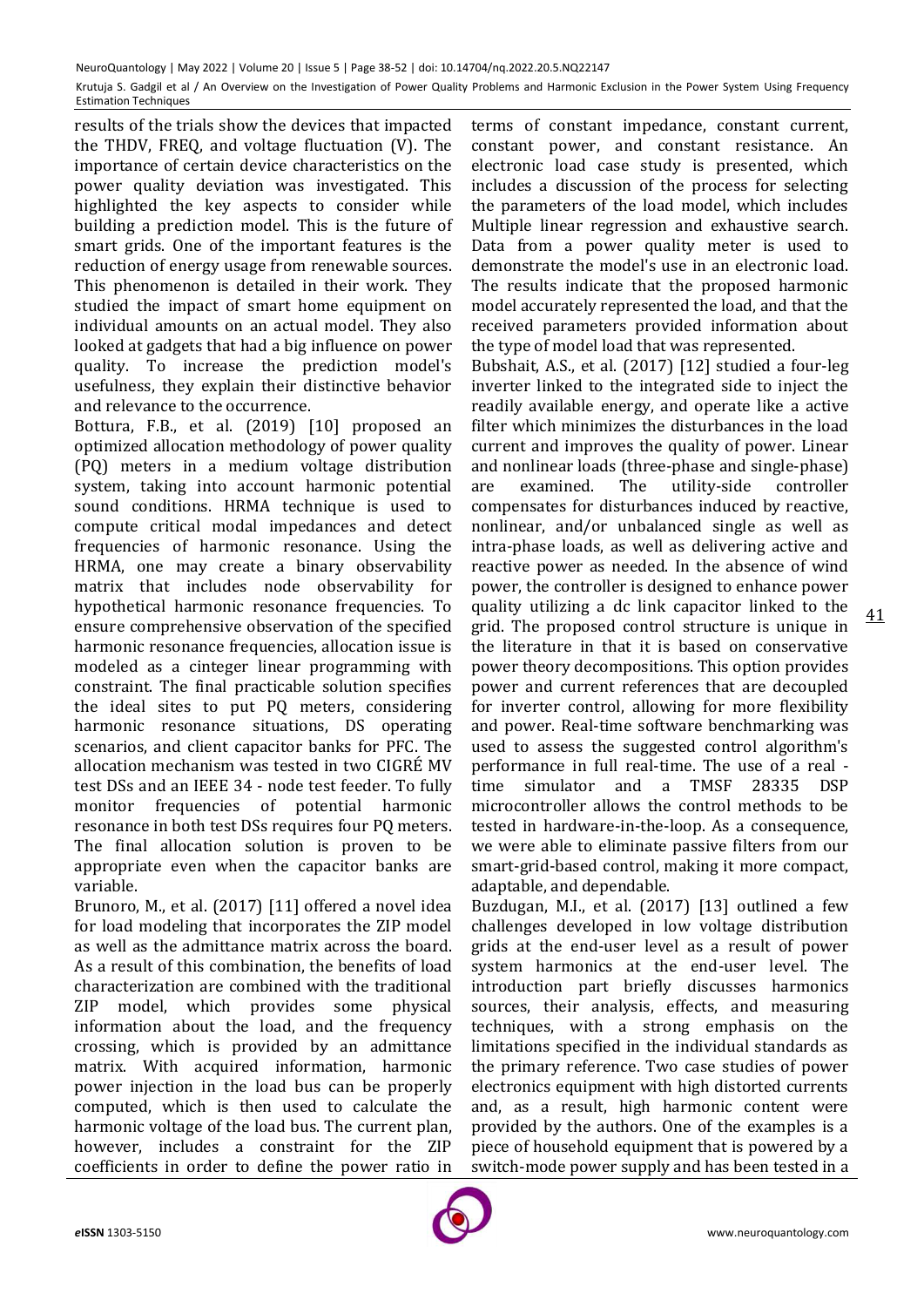laboratory setting. The second kind of drive, a variable speed drive, has been tested in an industrial setting, i.e. under real-world circumstances. Finally, harmonic measurements and analysis enable the selection or creation of retrofitting mitigation countermeasures that are capable of alleviating the impacts of harmonics.

Cai, W., et al. (2020) [14] The impact of the uncertainty principle on the issue of power quality monitoring was investigated, and the issue was solved using perfect atomic decomposition (IAD). Whereas the waveform of the power quality is detected by the new approach, it is done so using time and frequency pair as base. As a result, it is possible to decrease both temporal uncertainty and frequency uncertainty at the same time. The orthogonal matching pursuit method is used to implement the sensing process (OMP). According to the results of simulations and power quality tests performed on field, as well as comparisons made on the of developed methods, the new method is able to provide accurate analysis for a wide range of power qualities. The method has also been validated as a promising option for monitoring quality of power in substations that are smart.

Chokkalingham, B., et al. (2018) [15] For NPC-MLI, two multilevel pulse width modulation methods were considered: multicarrier sine PWM as well as space vector PWM (SVPWM). Different restrictions, such as common-mode voltage (CMV), profile of voltage, total THD, and neutral point fluctuation, are applied to both approaches and compared and assessed (NPF). When the SVPWM method is contrasted to the MCSPWM method, the findings indicate that the SVPWM method is better. FPGA SPARTAN III generation 3 AN XC3S400 with 2KW NPC MLI variable speed switch - the driving system is used to ensure the testing of the analysis and simulation obtained using MATLAB / Simulink on the control systems.

Christe, A. J., et al. (2020) [16] investigated the Open Power Quality (OPQ) project. Specifically, It intends to construct as well as deploy a distributed power quality sensor network of low cost, will offer producers, consumers, academics, and regulators meaningful new kinds of information about current electrical grids in real-time. In 2019, they conducted a three-month pilot study at the University of Hawaii microgrid, which included the implementation of an Open Power Quality sensor network. The findings of the pilot research confirm that the Open Power Quality (OPQ) system is capable of collecting reliable power quality data in

a manner that provides significant new insights into electrical grids.

Das, S. R., (2020) [17] developed to eliminate the shoot-through effect (STE) and decrease distortions in the supply current, a three phase four wire multilevel inverter based APF. Using this approach, it is possible to regulate the voltage source inverter utilising Adaline based LMS (A-LMS) algorithm combined with a controller based on hysteresis current. Comparisons are made between the suggested filter, which makes use of the A-LMS approach, and the usual recursive least square algorithm. The A-LMS technique is primarily used for maintenance of the dc link voltage of multi level inverter, and it operates on the basis of the capacitor energy theory, which helps to decrease total harmonic distortion under a variety of load fluctuations. MATLAB/Simulink is used for the design, development, and validation of MLI's performance under a variety of load circumstances, the most important characteristics of the system are identified.

Filipović-Grčić, D., et al. (2017) [18] harmonic distortions and tests based on frequency response to find the harmonic levels produced by IVT and its ability to transform harmonics from the high voltage to the low voltage. Using complex voltages, which are made up of a fundamental voltage and a few harmonic voltages superimposed on them, the frequency response of IVT may be examined. The IVT's, RCFs and phase angle errors are calculated, and the results may be used to power quality monitors to compensate for mistakes that arise at high harmonic frequencies, as well as other applications. It is suggested that several test circuits be used to generate high-voltage (HV) fundamental voltage and harmonic voltage signals with amplitudes ranging from 5 to 15% of the applied fundamental voltage. In order to increase the testing capabilities of equipment operating at higher voltage levels, compensation for both fundamental and harmonic voltages is provided using a specific connection comprised of blocking and pass filters (for equipment operating at 123 kV Um 420 kV).

Gnacinski, P., & Tarasiuk, T. (2016) [19] presented a preliminary proposal to modify the power quality standards: EN 50160 characteristics of voltage characteristics of electricity which is supplied by public distribution network and EN - ICE 61000-2-4 Electromagnetic compatibility (EMC) – Part 2 – 4: Environment Levels of compatibility in industries with low frequency conducted disturbances. In

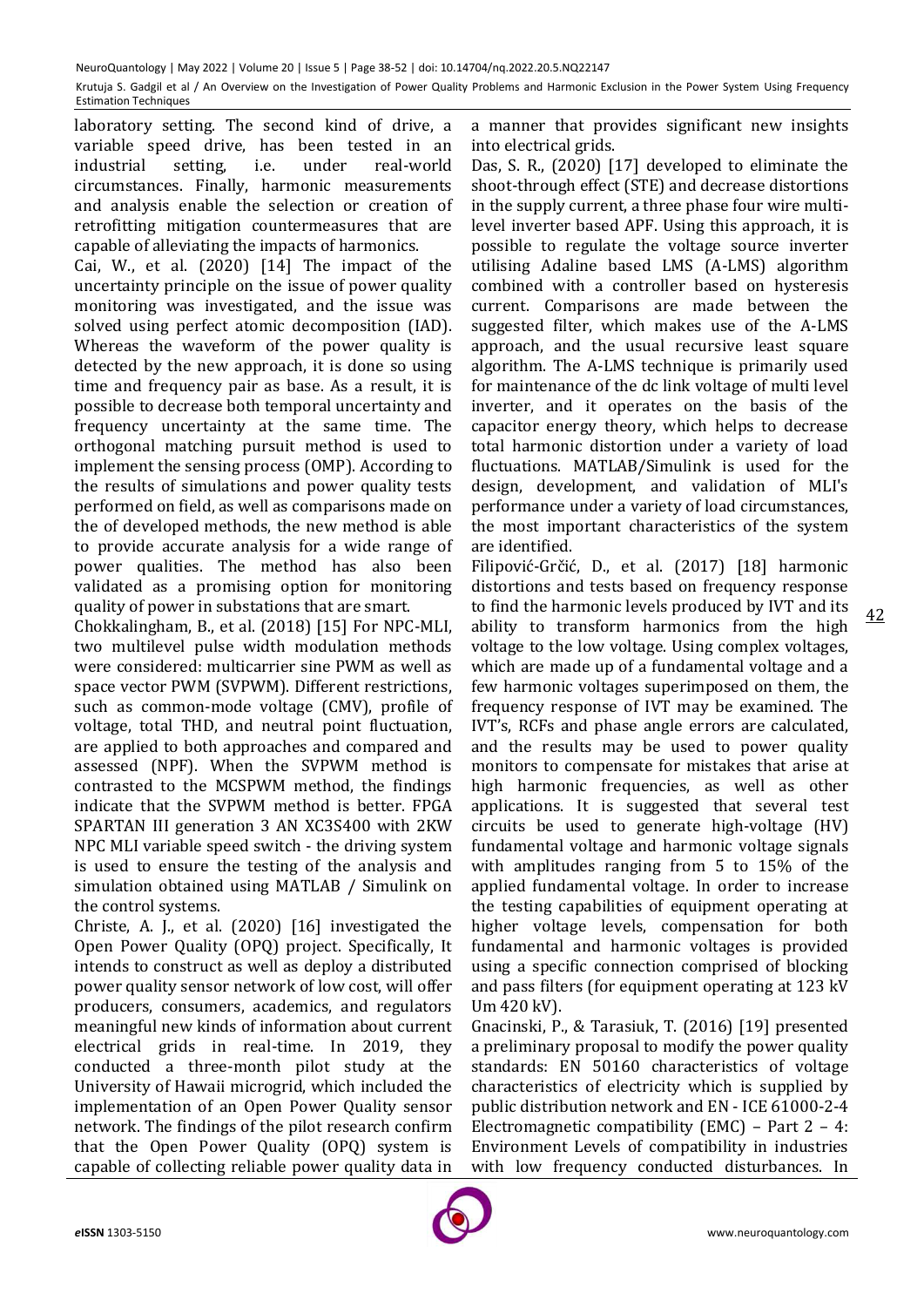their suggestion, a comprehensive set of indicators is combined with a simplified coefficient of temperature of quality power, the value of which indicates the temperature increase in the windings of induction machines when the quality of supply voltage is degraded; The suggested upper and lower limit values of the coefficient are obtained by an examination of a variety of heating situations induction machine. In addition, the outcomes of factor monitoring in real-world power systems are discussed in their work.

Gokozan, H., et al. (2015) [20] presented an artificial neural network-based intelligent monitoring algorithm to detect power system harmonics. A LabVIEW - based measurement system was used to gather electrical parameters like voltage and current from an induction furnace, and the suggested technique was evaluated on the data under varied load situations. MATLAB software was used to evaluate the data obtained and determine the harmonics dominant in nature (power system). The power spectral density and short-time Fourier transform (FT) and techniques for estimation were used to determine the power system's dominant harmonics. After determining the operating area which are in full load situation in terms of harmonic levels, it was necessary to employ the power spectral density method in order to determine stationary intervals in the power system's data. It was necessary to identify harmonic frequencies in order to put the artificial neural network method through its paces. The algorithm was then evaluated for harmonic estimation under a variety of load situations. As a result, the neural network's topology was used as an artificial follower. The findings show that an error fluctuation at the auto-associative neural network's output can be used to accurately estimate the harmonic state of a power system in real-time.

Gorjani, O.M., et al. (2019) [21] studied power engineering computing; power grids; distribution networks: power supply quality; invertors: distributed power generation; static VAr compensators; photovoltaic power systems; smart power grids; power transformers.

Hafezi, H., & Faranda, R. (2017) [22] introduced the definitions of PQ as well as CP and seeks to find the same possible answer for distribution system operators and the end users for whom electrical power plays a key role. The use of sources of renewable energy and energy storage devices has been widespread in this new model of the

distribution electrical network, which has found application in the smart grid. It is necessary to find a solution that would bring economic advantages to both the DSO and the end-users in this contest. Power Quality and Custom Power are used in electric systems to refer to two separate things. PQ, which defines a single standard that all distribution system operators must adhere to letter and in full. The DSO manages its network to handle the power quality concerns, but the outcome may meet the needs of certain end-users, while others may need an improvement in their voltage profile. As a result, the custom requirements may not be totally met by this standard, and the word CP is used to denote the requirements of the end-user community. Hong, L., et al. (2018) [23] addressed the resonance issue in a parallel inverter based integrated system. Harmonic interaction among inverter and grid display a diverse range of complex features that endanger the stability and quality of the system due to interactions. To explore the resonance issue in grid connected with multi inverter, they devised a technique based on resonance modal analysis and participation factor calculations for harmonic resonance analysis. Firstly, an analytical technique based on impedance is applied, which is then extended to a power distribution network with MI having LCL filter as well as proportional resonant controllers, as well as other power distribution networks. The RMA is then introduced in order to explore the resonant interactions between inverters and the power grid. In particular, the transfer functions and the suggested technique are used to address the harmonic resonance characteristics of the system while taking into account the change in number of inverter, various inverter combinations as well as important components of the system. At the end of the research work, simulations on the PSCAD / EMTDC are discussed time based. The outcomes of the case

successful. Jasiński, M., et al. (2021) [24] investigated a virtual power plant which is operational in Poland. The VPP includes a number of smaller dispersed resources in addition to a hydropower plant of 1.25 MW capacity and a 0.5 MW storage system. Multipoint power quality data were collected from the previously described VPP over a lengthy period of time. Then, utilizing cluster analysis, correlation analysis, and the global index technique, it was possible to get a conclusion regarding the relationship in point of PQ for five linked

study demonstrate that, recommended strategy is

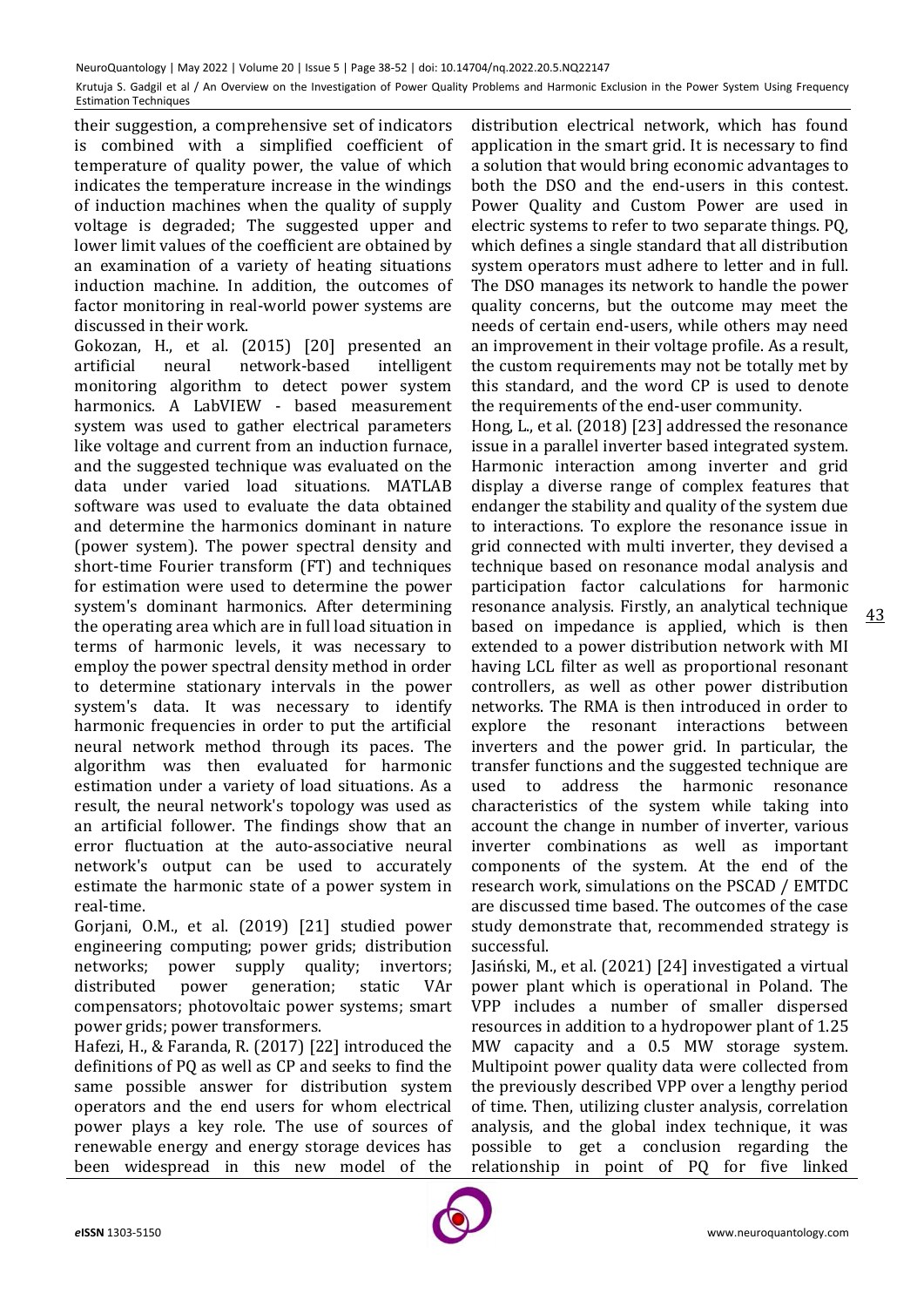measurement points in the same time period. In order to reduce the amount of data that required to be processed and investigate the link between phase values, global indicators were employed instead of PQ parameters. Outliers are very expected to exist in a large dataset of this kind, and outliers may have an impact on the correlation findings. As a result, cluster analysis (k-means method, Chebyshev distance) was used to identify and reject them from consideration. At the end, the association between power quality global indicators obtained from various measurement stations was investigated further. It provided generic information about the relationship between VPP units at the point of PQ. Both Pearson's rank correlation coefficients and Spearman's rank correlation coefficients were taken into consideration throughout the inquiry.

Jasiński, M., et al. (2020) [25] introduced the concept and application of the global power quality index to assess the multipoint power quality collected in the VPP zone. Selected conventional 10 minute aggregated PQ characteristics form the basis of the GPQI, which is synthesized and further extended by extreme 200 millisecond values of changes in voltage as well as voltage harmonic distortion. For this evaluation, they used actual data from the VPP area's main substation, plant based on hydro (HPP), and systems of energy storage to test proposed GPQI (ESS). Using the suggested index, it was shown that the substation's relationship to HPP and ESS could be determined.

Jasiński, M., et al. (2021) [26] presented an investigation that is based on a real virtual power plant. The VPP in Poland includes hydropower plants as well as energy storage systems, all of which are operational (ESS). When it comes to power quality (PQ) difficulties, cluster analysis, which is a typical approach of data mining, was chosen for the particular study. The data utilized in this study contains twenty six weeks of power quality multipoint synchronic measurements for five sites that are associated with VPP. A variety of input databases for cluster analysis are discussed in depth in this research. In addition to the use of standard PQ parameters as an input, a global index was proposed as an alternative. As a result, the size of the input database can be reduced. While still retaining the data attributes necessary for clustering. In addition, the topic of determining the best number of cluster choices is examined in detail. Finally, an evaluation of the clustering

findings was carried out in order to ascertain the effect of the VPP on the power quality level.

Jasiński, M., et al. (2021) [27] addressed power quality problems. The analysis reported here is based on multipoint, synchronized data collected from five sites all linked to VPP, as described before. The authors' study proposes and examines the usage of a single global index in a power system instead of traditional power quality indicators. Furthermore, one new worldwide power quality indicator was presented as a result of their research. Once the PQ measurements and global indexes had been collected, they were utilized to create databases values as input for the Cluster Analysis procedure. The aforementioned cluster analysis was conducted in order to identify the short - term operating circumstances of virtual power plant which were particularly favourable from the standpoint of PQ. This was accomplished by the use of the Ward algorithm, which is a hierarchical clustering technique. They also discuss the use of the cubic clustering criteria to cluster analysis in order to aid in the process. Then, in order to ensure that the general information about the reason for the condition's existence was available, the evaluation of the acquired condition was carried out making use of the global index. Furthermore, report noted that the use of the global index resulted in a decrease in database size of around 74 percent, without any loss of the characteristics of the data.

Jasiński, M., et al. (2020) [28] investigated a VPP in Poland, which contains hydropower plants and systems for storing energy. The challenges of in quality of power were chosen for a more in - depth investigation. Power quality levels were measured in four different locations over a 26-week period using multipoint synchronic measurements at each location. The research is related to the use of a global index in single-point assessment and the use of a method based on site-based assessment. In addition, the issue of flagged data is examined in detail. At the end of the process, and evaluation of the influence of VPP on the PQ level is performed.

Jasiński, M., et al. (2020) [29] proposed the concept of combining cluster analysis (CA) and global power quality indices to analyse long-term power quality data (GPQIs). The suggested method identifies and evaluates different power quality levels driven by varied conditions of operation of an power network in electrical systems (EPN). CA is used to recognize when the power quality data changes. With CA data, GPQIs may produce a simple

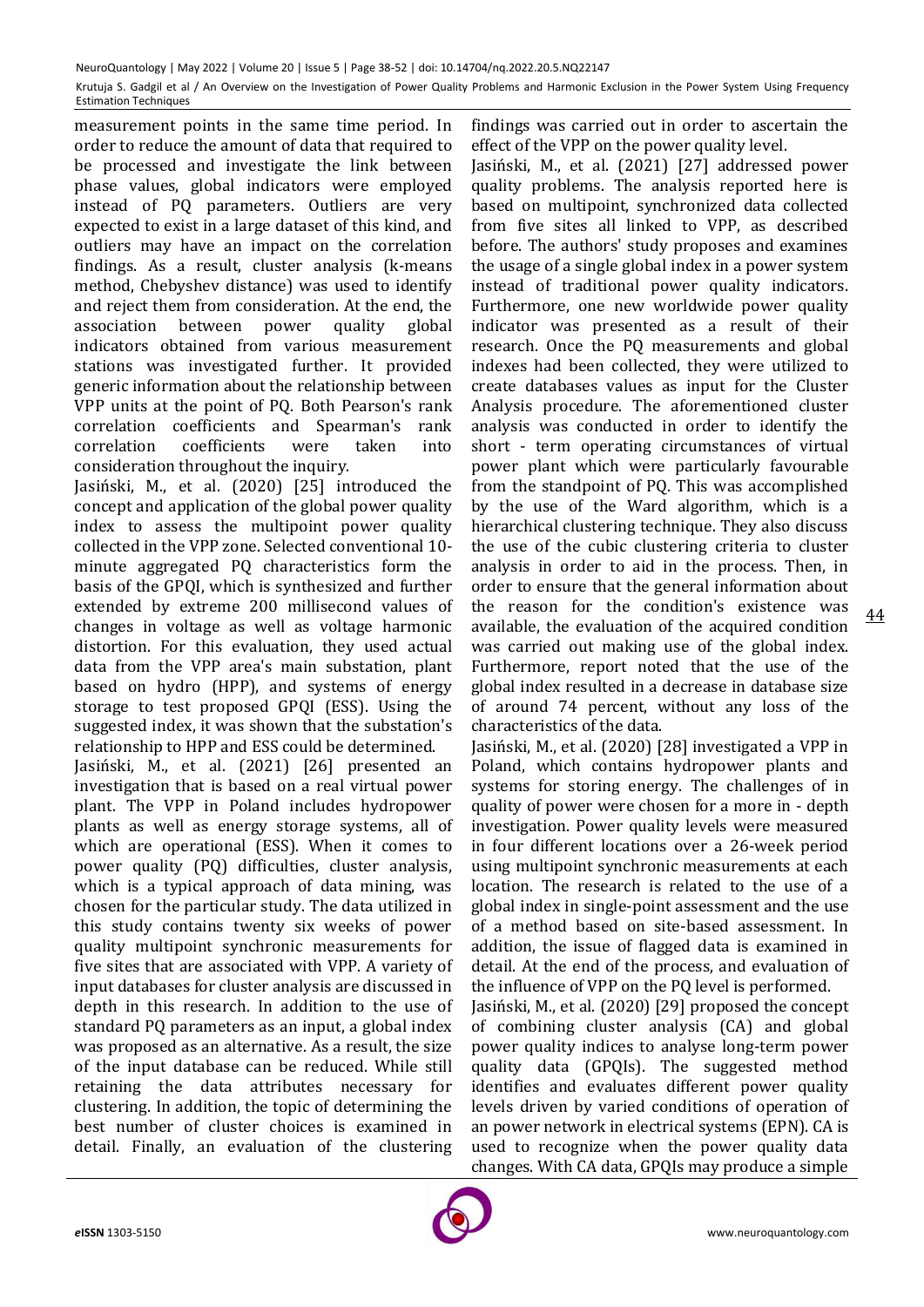evaluation of the power quality status. The aggregated data index and the flagged data index are proposed worldwide power quality indexes for 10 minute data and events that have been combined, respectively. Several studies were conducted using actual measurements on an power network which has generation which is distributed (DG) feeding the sector of copper mining. Studies evaluated suggested method's ability to determine the influence of Distributed Generation as well as other network variables on power quality levels. Findings show that the suggested strategy is useful for comparing data gathered in recognized clusters. The suggested approach also collects data from multiple measurement locations inside an EPN's observable region in a synchronized manner. Thus, the proposed method is one of the analytical approaches for typical multi-parameter power quality data analysis focused to specific measurement areas.

Jasiński, M., et al. (2020) [30] introduced the use of data mining (DM) in long-term power quality (PQ) measurements. Ward algorithm was chosen as the cluster analysis approach to create an automated splitting of the Power Quality measurement data using a cluster analysis technique. In a mining sector electrical power network (EPN) with the dispersed generation, the measurements were carried out in a laboratory setting (DG). The findings suggest that the use of a ward algorithm in PQ data ensures segmentation in terms of the work of the dispersed generation, as well as other critical operating conditions, when using the ward approach. (For example reconfiguration or more harmonic contamination). Analysis described here was carried out in the context of the area-related method, in which first linking of all measured data points is done. The significance rate was created to determine the qualities that have a substantial impact on the data categorization. It is calculated as another aspect of the paper dealt with the decrease in the input database size used for the simulation. The decrease in input data by 57 percent ensured a classification agreement of 95 percent as compared to the classification agreement of the whole database.

Katić, V.A., & Stanisavljević, A.M. (2018) [31] proposed a new method for the detection of voltage dips based on as part of a harmonic footprint, an intelligent Power quality incidents are detected and classified using an algorithm. They wanted to develop dependable detection method for dips in voltage detection in the 1 millisecond time span.

Many approaches for estimation of harmonics in real-time were tested and compared to find which was the most effective. Mathematical function is used to represent the footprint, which is then used for smart voltage drop detection via the use of a recurrent neural network. It was determined analysing signals from measurements obtained in the actual distribution system of 680 records, simulations using the 13 bus IEEE test grid, and laboratory tests to see if suggested approach was effective for detection of dips in voltage. Tests and verification are performed on the detection rate (reliability) and the speed with which voltage dips are detected. In addition, the future research prospects for the approach under consideration are discussed in detail.

Katyara, S., et al. (2017) [32] studied the model of an industrial network and of the Total Harmonic Distortion analysis was performed (THD) in the power system. By using HAPF, the total harmonic distortion (THD) value was maintained far below the 8 percent threshold suggested by European Standard EN 50160. With the use of HAPF, power factor enhancement was obtained as a result. The power quality theorem was implemented to calculate the hysteresis control parameters, which was then utilized to create the filter. The results reported in the study article demonstrate the effectiveness of the suggested filter since the total harmonic distortions in voltage as well as current were limited to two percent. Power factor of the system was enhanced as a result of the filter design. The most significant contribution of this study is that the P-Q methodology using HAPF was shown to be the most cost-effective method of improving power quality.

Khorasani, P.G., et al. (2017) [33] presented a new design of the hybrid AC/DC microgrid for optimization of the smart grid's effectiveness. Improvement in power quality, power flow control, compensation of reactive power, and the power swings elimination are the important characteristics of this design, this makes use of the DC microgrid's capacity while also introducing the UPQC-DC, a novel unified power quality conditioner with control schemes that are appropriate for two back to back interface converters between the AC and DC microgrids. For the first time, the suggested strategy ensures the achievement of all of the aforementioned objectives in grid integrated and isolated modes, respectively. For testing the suggested strategy, many Matlab simulations are carried out.

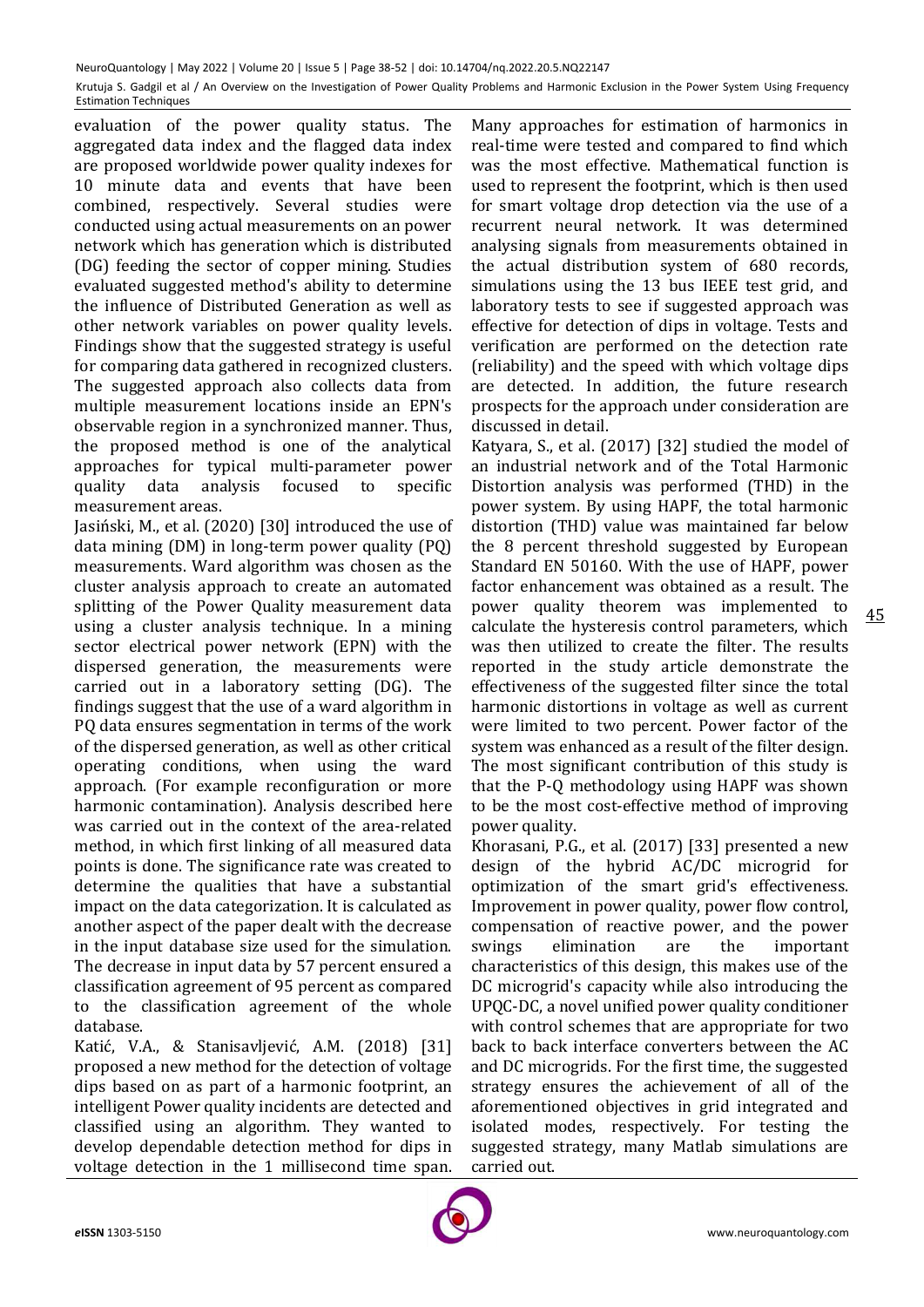Kitzig, J.P., et al. (2018) [34] introduced a power quality measurement system. It gives current as well as synchronous voltage data at mains frequency in the size of 215 samples per cycle, thanks to its high sample rate, which is achieved by the use of a linear interpolation unit. The main frequency estimation unit locks the phase of the measured voltage and outputs the synchrophasor, frequency, rate of change of frequency, as well as sampling rate for interpolation output. This method is being tested in simulations against current standards as well as a phenomenon not yet considered by these standards: low-frequency inter harmonic disturbances such as ripple control signals, which are common in today's power grids but are not yet considered by these standards. Compromising on standard compliance under transitory situations must be made in order to desensitize the system to these threats in order to achieve this. Following that, the first measurements made using an evaluation system are examined in order to provide an initial picture of the system's reaction to genuine signals.

Kovalenko, D.V., et al. (2018) [35] Under the condition of current resonance, the computation of a non stationary non sinusoidal mode of the power supply system was reported (parallel resonance). A study was conducted to determine whether or not higher harmonics filtering was required. In order to do so, the real level of higher harmonics and other unified power quality indicators were monitored, and oscillograms of network mode parameters and HH spectrum were generated. Fluke 435 and the Metrel 2792A power quality analyzers were used to test the unified power quality indices. Both instruments were certified and calibrated before use. These instruments are compliant with current international power quality standards as well as other reference documents. With the help of calculations, it was feasible to estimate resonance frequencies at which the present resonance mode execution is possible. The maximum overvoltage ratios at several sites along the PSS under investigation were also established.

Kumar, A., & Rathore, P.K. (2021) [36] studied how to use a backpropagation (BP) control method to execute DSTATCOM is a three stage delivery static compensator which is capable of load balancing and zero voltage reactive power compensation in accordance with nonlinear loads. They used BP based control to identify the critical dynamic weight. To estimate reference source streams, BP based control is frequently utilized to calculate the

load streams' receptive power segments. The use of neural networks to regulate power efficiency devices is a new study topic in power engineering. The extraction of components of harmonic defines the balancing instruments' output. In this example, DSTATCOM and UPFC are employed to balance. A DSTATCOM model is developed by a computerized signal processor and then implemented to particular operating conditions. Using the provided control mechanism, DSTATCOM may be run on a different kinds of workloads. To calculate the load's active and reactive power components the BP based control approach is adopted. It will detect power quality signal issue in real-time. Continuity, differentiability, and non-decreasing monotony define this algorithm. Unlike DSTATCOM, the UPFC method does not switch off the device under bad situations. The simulation model is built in ANFIS and result is tested under varied conditions. The ANFIS result is suitable for varied loads using the specified control approach. Use MATLAB/Simulink results to validate the suggested approach.

Liu, Q., Li, Y., Hu, S., & Luo, L. (2019) [37] proposed a transformer integrated filtering system for suppression of harmonics in the dc supply provided to the industry. The proposed TIFS has the advantages of lowering losses in transformer, greater harmonic elimination ability, and greater integration of equipment in high power industrial applications, among other things, because it is intended for an electric environment with high current and significant harmonic contamination, as well as an installation space with limited planning area. TIFS is short for transformer-integrated fieldbus system. More information on the inductive filtering transformer's winding configuration with integrated reactor can be found here. The electromagnetic decoupling model of TIFS is developed by taking into account the impact of residual weak coupling and other factors. The interaction among the zero impedance designed filtering winding and the decoupling winding is next explored in order to determine the design parameter's limited operating range. Detailed explanations of the control approach, as well as the transformer design process, are provided. Finally, a working prototype of TIFS has been built in the laboratory. In addition, the experimental findings demonstrate that the suggested filtering mechanism is feasible and successful in practice. Lucas, A., et al. (2015) [38] analyzed four measurement sets performed during the full EV charging cycle, with each harmonic amplitude and

46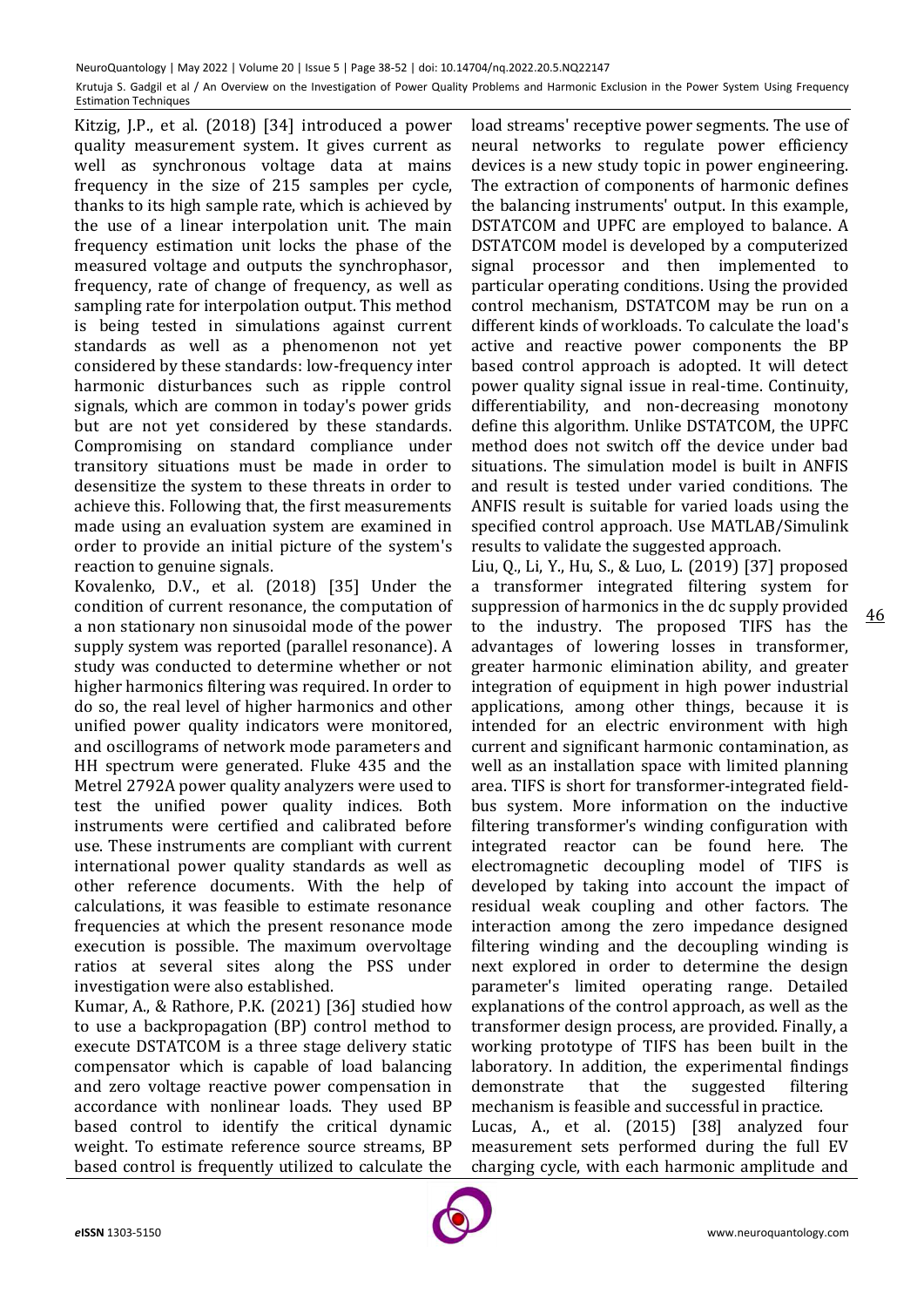phase angle behaviour. The THD and TDD in voltage and current were also computed and compared to IEEE519, IEC 61000/EN50160 standards. The harmonic phase angles of two rapid charging cars linked to the same feeder were also modeled. Overall, TDD is a better indication than THD since it utilizes the peak current (IL) value rather than fundamental current, which might lead to incorrect conclusions. It is recommended that TDD be included in IEC / EN standard revisions. The harmonics of order 11 and 13 did not meet 5.5 percent restriction in IEEE 519 for the charger examined (5 percent and 3 percent respectively in IEC61000). Variations in the fundamental wave's preferred range. The average phase angle variation across vehicles attached to the same feeder was determined to be less than 90°. Increasing the number of cars (IL) reduces the standard limits, which finally exceeds them due to the upstream short circuit current (ISC). The harmonic constraint comes first, before the power limitation. The first restriction on chargers is not the upstream power circuit's power capacity, but the harmonic pollution limitations.

Naderipour, A., et al. (2020) [39] proposed, a fuzzy logic controller, in order to develop a optimized susceptance function so that the electrical profile could be improved and the SVC capacitance can also be reduced. Simulation results show that using an SVC-based fuzzy strategy to determine the coefficient of the susceptance function is most successful method. Results show that when the suggested methodology is used in conjunction with the proposed method, the system's harmonic currents are reduced and the voltage profile is improved significantly. As a result, the findings show that, in the event of EAF load, SVC has the ability to quickly correcting for its impact as well as improving the system's power quality. It is possible to stabilize the active power received rapidly and eliminate oscillations of power by ensuring that the bus voltage is maintained and voltage oscillations are eliminated. With the implementation of an improved SVC-based fuzzy technique, the power quality issues associated with EAF applications are eliminated. Additionally, the performance of the suggested technique has been tested in comparison to mathematical methods used in earlier research, demonstrating that the new method is better in terms of minimizing voltage oscillations and lowering harmonic currents.

Nalcaci, G., et al. (2020) [40] introduced the Harris Hawks Optimization method of elimination of harmonics in a traction motor drive based VSI. With selective harmonic elimination technique based on pulse-width modulation, the primary goal was elimination of lower order harmonics by solving equations which are nonlinear in nature while maintaining the basic characteristic of the system. When solving the equations for a two level, three phase inverter, Harris Hawks Optimization method is used, as discussed in paper. The method employs seven skill operations in conjunction with an acceptable group strategy to imitate the hunting behaviour of nature's most intelligent species, carried out by swarms of Harris Hawks. The accuracy and convergence probability of this technique is greater than those of the grey wolf optimizer (GWO). The calculation and comparison of HHO and GWO are carried out using the MATLAB program. The results of the simulation show that HHO is better than GWO in terms of attaining exact switching angles and a greater convergence rate than the latter. The simulation experiments are carried out on a traction motor drive platform of rating 135KW in the laboratory and are used to verify the results obtained using MATLAB Simulink. Results of the experiments revealed that the accuracy of re-enactment information and the achievement of the HHO approach was proved by the test information obtained.

Nikolaev, A.A., (2020) [41] A comparative study of two versions of frequency converter and active rectifier was offered based on the region of their influence on the supply network. When comparing the first and second models, the frequency of the converter was totally replicated in the first model, however in the next model, an inverter and synchronous motor were replaced with a current source. To investigate, two simulation models of a frequency converter with a three level active rectifier were designed and implemented in the Matlab Simulink programme using a 12 pulse circuit. The harmonic content of the applied current and mains voltage at the point where the frequency converter is attached is being studied. The feasibility of using simplified modelling of the frequency converter and effective rectifier to assess power quality in industrial businesses' power systems is examined and concluded.

Ranjan, A., et al. (2019) [42] suggested a Dual Second Order Generalized Integrator PLL based control solution for solar grid integrated systems with distribution static compensator capabilities on three phase three wire, single stage. Under unbalanced grid situations, this DSOGI method may

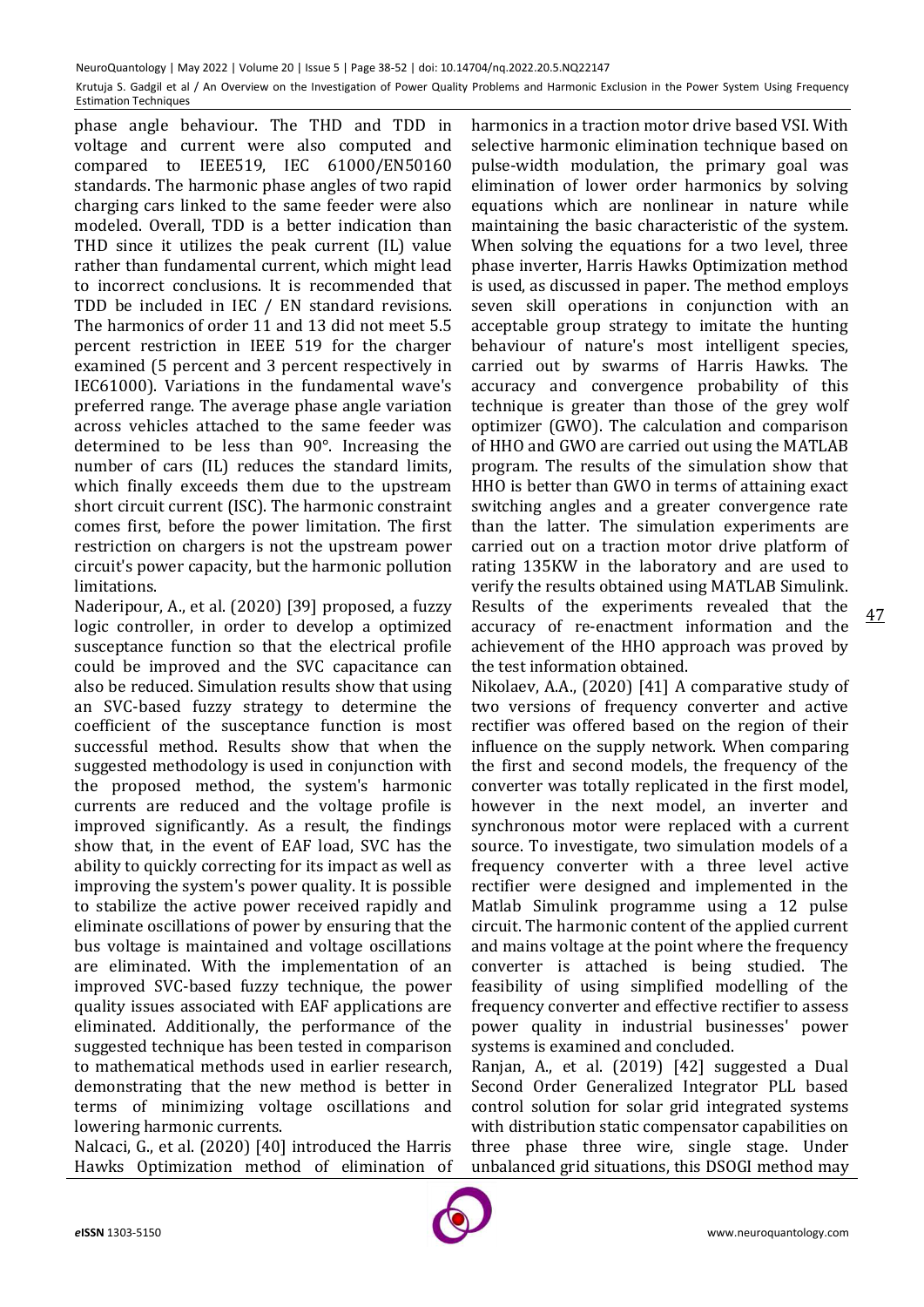assist in attenuating harmonics in current/voltage as well as estimating symmetrical components of current/voltage in a short amount of time. The sequence components cause the fundamental component in load currents to be elicited by the sequence components. The MPPT is supported by an incremental conductance based approach. The suggested system is modeled and tested in the MATLAB. In the laboratory, a prototype is created and subjected to a variety of load tests. According to the test findings, the suggested system's control technique is valid under both steady-state and dynamic scenarios, such as unbalanced load as well as variation of insolation level. According to IEEE-519 standard, essential characteristics such as THD as well as percentage of imbalance of voltage phasor and current phasor are measured and determined to be adequate.

Ranjan, A., et al. (2020) [43] studied loop dual second-order generalized integrator phase-locked loop (DSOGI-PLL) with an in loop filter based control approach single stage, three phase solar grid integrated control loop. A system with unusual grid power conditions, uneven conditions of load, and various levels of solar-grid-interfaced system. Such as single stage, three phase three wire system with anomalous grid voltage, imbalanced load, and changing levels of solar insolation DSOGI implemented within loop filter algorithm reduces harmonics, removes dc offset, and predicts sequence components for both voltage and current. For computing the reference magnitude of grid currents, this approach extracts the basic component of the load current is highly nonlinear. No dc offset as well as no dominating harmonics of double frequency exist in these basic current components even with unbalanced loads. Asymmetrical grid voltages need correct unit templates to sustain sinusoidal and balanced grid currents. Aside from that, PLL uses these positive sequence voltages to calculate the phase necessary for magnitude and angle calculations. An incremental conductance-based approach is used to maintain the dc link voltage at the maximum powerpoint. The simulation is done in MATLAB. IEEE-519 standard is used to test a laboratory prototype.

Ruuskanen, V., (2020) [44] has done investigation of cost of the operations and investments of an industrial-scale alkaline electrolyzer for water with 4 different rectifier configurations which are practically used. Data show that rectifiers using thyristor have inadequate quality on both the AC

and DC sides, resulting in non-optimal specific energy consumption (SEC) and a substantial reactive power component in the water electrolyzer. Topologies based on Transistor have the potential to reduce the SEC of the electrolyzer by up to 4.5 percent compared to the typical thyristor bridge with six pulse. Reactive power results in extra expenditures, which may be incurred via the purchase of compensating equipment or the payment of recurring allowances. A second DC to DC converter employed to improve the electrolyzer power quality, however this would add to the system's complexity as well as cost while not totally removing the system's reactive power output. A modular, insulated-gate bipolar transistor (IGBT) single-stage bridge rectifier is proposed as an alternate method of delivering enhanced quality power to the electrolyzer as well as the electrical grid, as well as for other applications.

Shair, J., et al. (2021) [45] The developing power system stability concerns, classification, and research potential for power systems with a high share of renewables as well as power electronic were studied. Conventional power system, which has been in place for decades, is experiencing a

rapid transformation, with two main characteristics: Renewable energy generators that use intermittent sources such as wind and solar, as well as power electronic devices in generation, transmission, and distribution systems, such as EV as well as microgrids (for example, wind turbine converters and solar power inverters), are becoming more common (for example, electric vehicles and microgrid). The flexibility of power systems has been considerably influenced by the advancement of contemporary power systems with dual high penetration, i.e., high input renewable energy and high use of power electronic devices, producing new stability concerns.

Shklyarskiy, Y., (2020) [46] analysed the available mechanisms for which are used for identifying the contribution of voltage at consumers end to distortion of voltage at a PCC. The approaches studied do not accurately determine the cause of harmonic distortions, or they are difficult to apply. They presented a novel approach for locating high harmonics. The application of compensating devices such as reactive power compensation devices and passive harmonic filters in a grid operating mode with two linked consumers was investigated. The use of harmonic filters is proven to be the most promising way for assessing the consumer's contribution to voltage distortion.

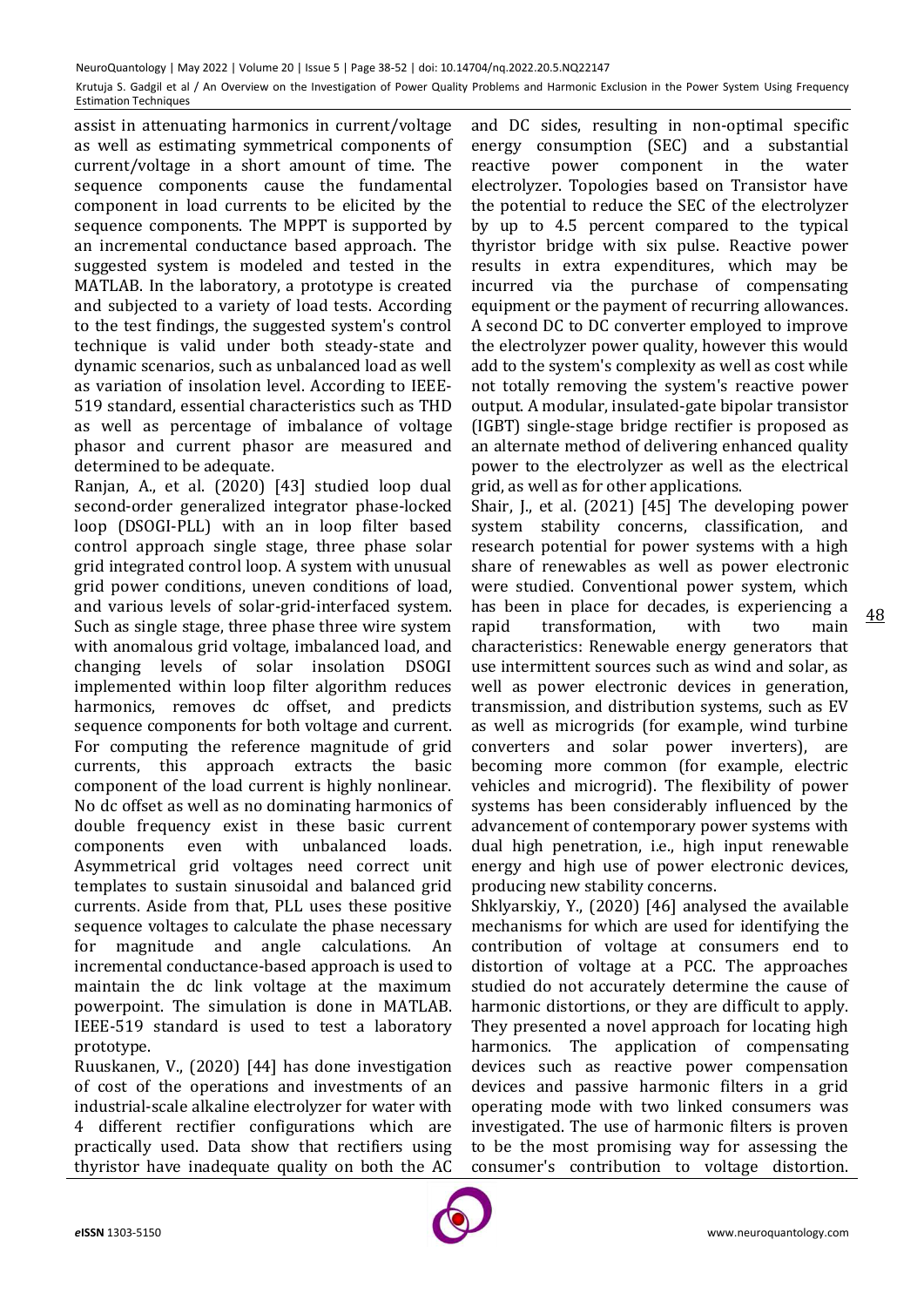Current research uses computer simulations of an existing power grid to which indirect power users are connected. These approaches may be used to measure power quality and shareholding among customers linked at a single coupling point. Moreover, practically every business already has such facilities in operation.

Shukl, P., & Singh, B. (2019) [47] The delta-bardelta neural network (NN) was investigated for its ability to function optimally by supplying active power to the loads and residual energy in the grid, which is a function of distribution static compensator capabilities such as harmonic mitigation, load balancing, and power factor improvement. The control technique allows for independent weight adjustment, reducing model complexity and computing time under atypical grid situations. The combinational neural structure in the estimate process improves the accuracy of the NN-based control mechanism. The system also meets the IEEE-519 standard for preserving power quality. An incremental conductance based MPPT approach allows for efficient solar photovolatic array use. The suggested system's behavior is validated using simulation data. The prototype is also validated, and the findings show dependable functioning under non-ideal grid settings with variable load, voltage, and solar insolation.

Tran, T. S., (2019) [48] focused on autonomous multi-islanded entities and seamless reconnection to the main grid, as well as the future power system's potential to self-heal. Minimizing power quality concerns in such controller based entities with or without intercommunication is an important part of their job description. As distributed generation (DG) penetration increases, the future power system will be able to adapt quickly to any problems that arise with it by splitting into independent islanded entities in order to avoid the DGs disconnection. Customers benefit as a consequence of the high quality as well as consistent electricity that is provided to them.

Yilmaz, M., et al. (2019) [49] In January and July, researchers experimented with the effects of photovoltaic (PV) panel operating conditions, inverter output power, and grid power quality in a power plant with an 8 MW capacity in Burdur, Turkey. An ANN was also used to determine power at the inverter output under various operating settings, as well as an effort was made to establish the ideal operating parameters for the inverter. The output power at the node of the inverter, power

factor and frequency values were utilised as input data in the ANN design, while the output power produced by PV panels, radiation intensity, relative humidity, and temperature measurements were used as output data; By applying the gathered data, it was attempted to predict the levels of the elements influencing the inverter output power and efficiency in terms of optimal operating conditions and efficiency in order to ensure the integration of the energy generated from the solar power plant. When compared to the experimental data, the success rate of the ANN outcomes was seen to be more than 99 percent.

From the above investigation, we can conclude that *Most FD techniques are open-loop and use Fourier series analysis. By multiplying the input by a set of trigonometric functions (sine/cosine) at different frequencies, Fourier series analysis is a powerful mathematical tool. The Discrete Fourier Transform is often used to determine the results. Using computer technology, DFT can estimate grid signal characteristics with more selectivity and accuracy than previous approaches. Using A/D conversion of the input signals allows real-time implementation of DFT and requires frequent sampling and updating of the input signals. This method requires N2 complex multiplication and N2–N complex addition to calculate the N samples. As a consequence, it was seldom employed before the microprocessor.*

## **Proposed Methodology**

The following steps are going to follow by the author for future work for research:

- a. DSTATCOM implementation based on the SRF theory, in which the production of reference current is mostly reliant on the phase information included in the grid signal. The switching pulses generated by this reference current are used to run DSTATCOM to meet the reactive power requirement of the load connected at PCC, as shown in Figure 1.
- b. The proposed (MDSOGI-FLL) and conventional (DSOGI-FLL) algorithms are used to calculate the DSTATCOM's performance under normal conditions and in the presence of an offset component in the utility signals. The phase (frequency) information is calculated by the proposed (MDSOGI-FLL) and conventional (DSOGI-FLL) algorithms.
- c. With the help of simulation findings, it is possible to compare the robust performance of the suggested MDSOGI-FLL for frequency

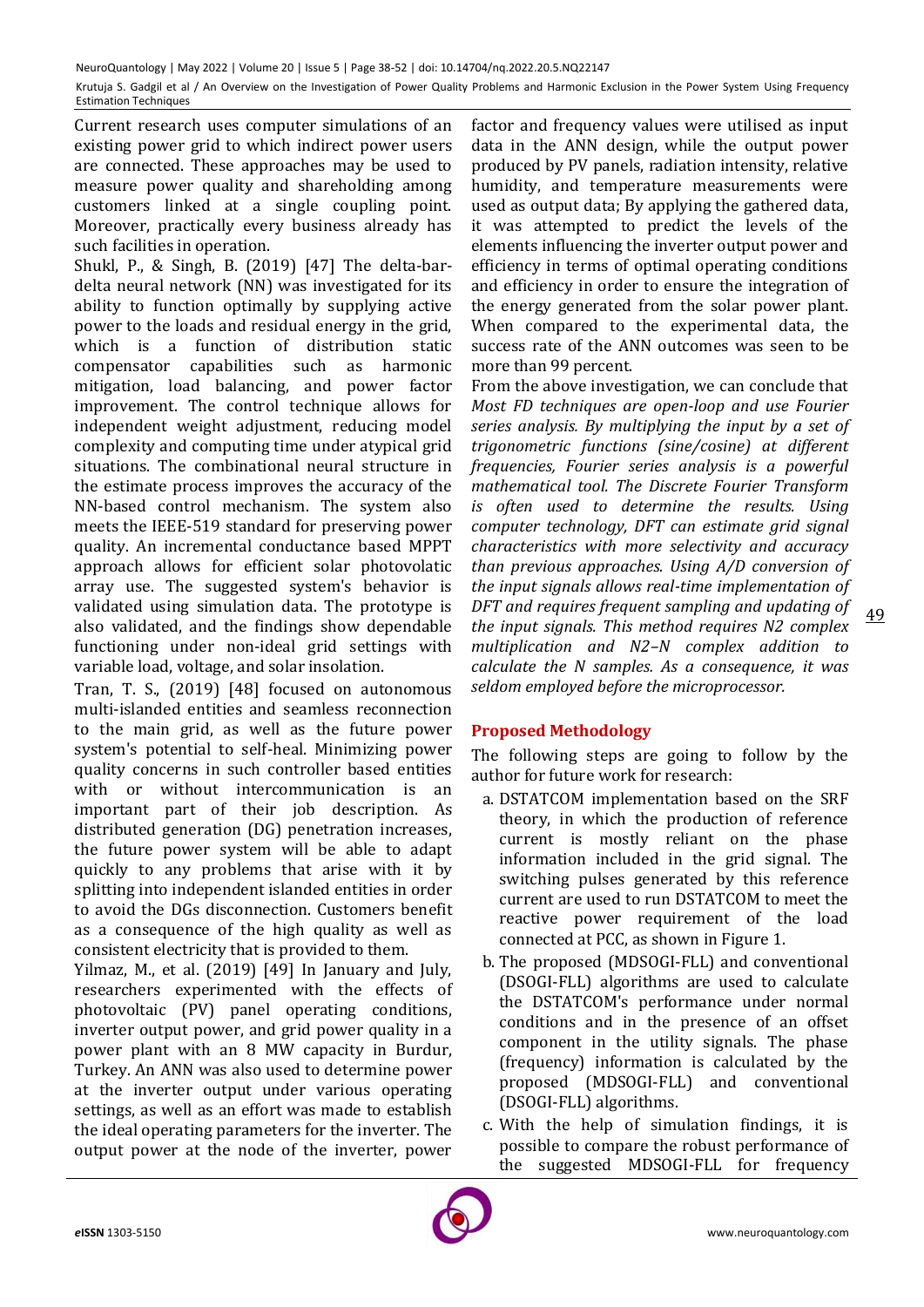estimation with that of the standard DSOGI-FLL for reference current generation.



**Figure 1.** Schematic configuration of DSTATCOM

In the author next work, the author will investigate the performance of DSOGI-FLL and the suggested MDSOGI-FLL based frequency estimation method for use in the DSTATCOM application in the presence of an idealized offset error. When using the MDSOGI-FLL method in the DSTATCOM program, the grid current will be free of dc offset, and the THD will be substantially below 5%, according to the simulation results derived from this algorithm.

## **Conclusion**

It is concluded the microgrid idea incorporates Renewable Energy Systems (RES) into the Electrical Power System (EPS) as a way to create clean energy, fulfill consumer energy needs, and protect the rapidly dwindling fossil fuel reserves. In order to execute the necessary management and power conversion, these renewable energy sources (RES) are frequently interfaced with the grid utilizing power electronic converters. Nonetheless, Voltage Source Converters (VSCs) generate current and voltage harmonics, which have a detrimental influence on the Power Quality of a micro grid and have the potential to cause equipment damage or failure. In the face of uncertainties, such as those resulting from design parameter selection or system parameter changes, the amount of harmonic distortion of many VSCs may be greatly influenced and difficult to forecast. When dealing with VSC harmonic distortion levels in the face of

uncertainty, it is necessary to use statistical methodologies.

### **Acknowledgment**

The primary author owes a debt of gratitude to Professor, Dr. Prabodh Khampariya of SSSUTMS, Sehore, M.P., and my research co-guide Associate Professor Dr. Shashikant Bakare of AISSMS IOIT, Pune, for their technical advice on many study themes.

#### **References**

- Abdoos, A.A., Mianaei, P.K., &Ghadikolaei, M.R. (2016). Combined VMD-SVM based feature selection method for classification of power quality events. *Applied Soft Computing,* 38, 637-646.
- Abdullazyanov, E.Y., Fedotov, A.I., Zaripova, S.N., Fedotov, E.A., Chernova, N.V., &Vagapov, G.V. (2015). Theoretical Basis of the Mathematical Modeling of Thyristor Converters for Calculation Current and Voltage Harmonics in Power System. *Modern Applied Science,* 9(6), 320.
- Alfieri, L., Bracale, A., & Larsson, A. (2017). New power quality indices for the assessment of waveform distortions from 0 to 150 kHz in power systems with renewable generation and modern non-linear loads. *Energies,* 10(10), 1633.
- Almutairi, M.S., & Hadjiloucas, S. (2019). Harmonics mitigation based on the minimization of non-linearity current in a power system. *Designs,* 3(2), 29.
- Al-Ogaili, A.S., Ramasamy, A., Hoon, Y., Verayiah, R., Marsadek, M., Juhana, T., &Rahmat, N.A. (2020). Time-domain harmonic extraction algorithms for three-level inverterbased shunt active power filter under steady-state and dynamic-state conditions-an evaluation study. *International Journal of Electrical & Computer Engineering (2088-8708),* 10(6).
- Askarian, I., Eren, S., Pahlevani, M., & Knight, A.M. (2017). Digital real-time harmonic estimator for power converters in future micro-grids. *IEEE Transactions on Smart Grid,* 9(6), 6398-6407.
- Bajaj, M., Singh, A.K., Alowaidi, M., Sharma, N.K., Sharma, S.K., & Mishra, S. (2020). Power quality assessment of distorted distribution networks incorporating renewable distributed generation systems based on the analytic hierarchy process. *IEEE Access,* 8, 145713-145737.
- Baraniak, J., & Starzyński, J. (2020). Modeling the impact of electric vehicle charging systems on electric power quality. *Energies,* 13(15), 3951.
- Blazek, V., Petruzela, M., Vantuch, T., Slanina, Z., Mišák, S., & Walendziuk, W. (2020). The estimation of the influence of household appliances on the power quality in a microgrid system. *Energies,* 13(17), 4323.
- Bottura, F.B., Oleskovicz, M., Le, T.D., & Petit, M. (2019). Optimal positioning of power quality meters for monitoring potential conditions of harmonic resonances in a MV distribution system. *IEEE Transactions on Power Delivery,* 34(5), 1885-1897.
- Brunoro, M., Encarnação, L.F., & Fardin, J.F. (2017). Modeling of loads dependent on harmonic voltages. *Electric power systems research,* 152, 367-376.

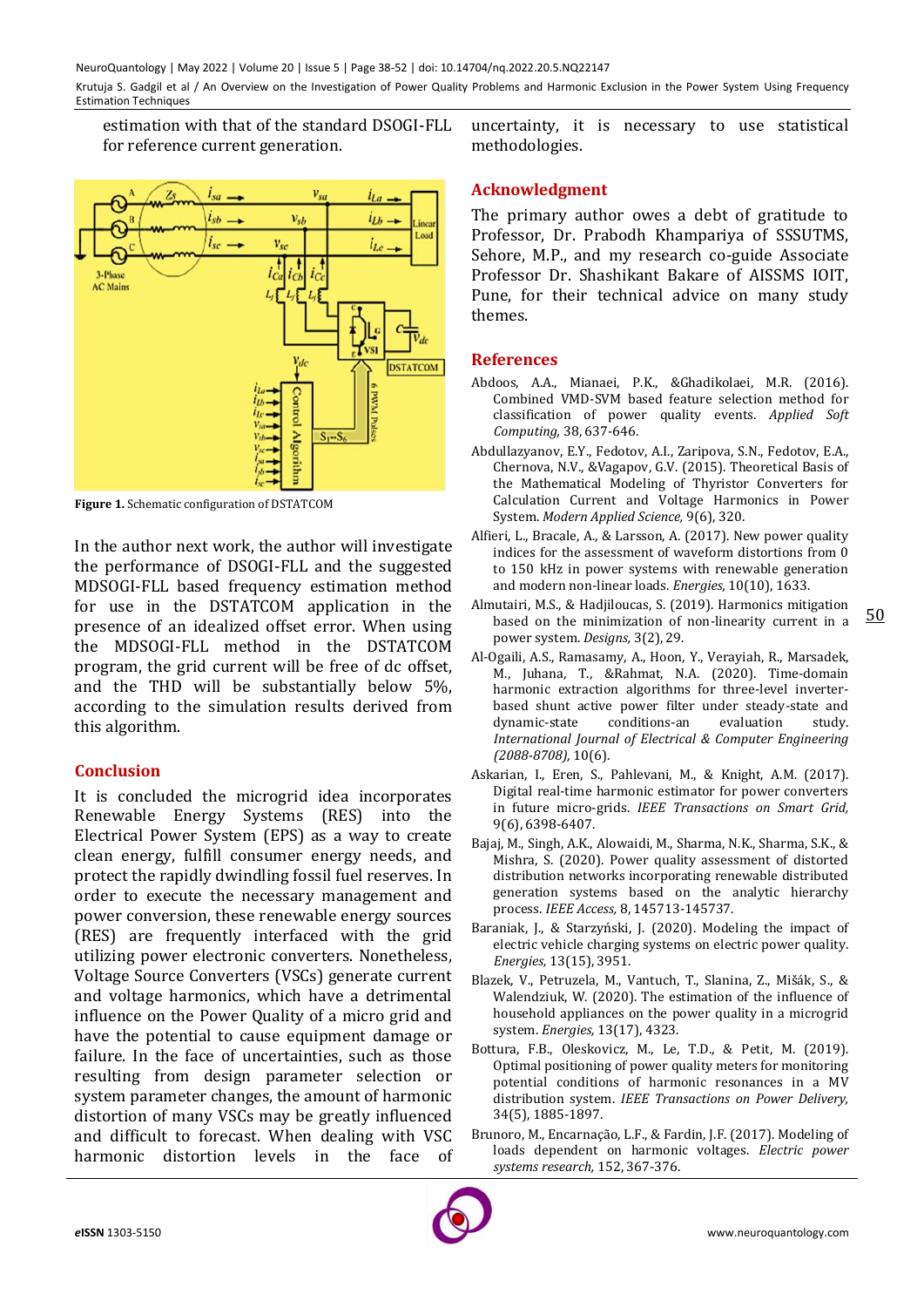- Bubshait, A.S., Mortezaei, A., Simoes, M.G., & Busarello, T.D.C. (2017). Power quality enhancement for a grid connected wind turbine energy system. *IEEE Transactions on Industry Applications,* 53(3), 2495-2505.
- Buzdugan, M.I., & Balan, H. (2017). Power system harmonics issues in some end user facilities. *In 2017 52nd International Universities Power Engineering Conference (UPEC),* 1-6.
- Cai, W., Wu, L., Cui, Y., & He, S. (2020). Uncertainty Principle and Power Quality Sensing and Analysis in Smart Substation. *Sensors,* 20(15), 4281.
- Chokkalingham, B., Padmanaban, S., &Blaabjerg, F. (2018). Investigation and comparative analysis of advanced PWM techniques for three-phase three-level NPC-MLI drives. *Electric Power Components and Systems,* 46(3), 258-269.
- Christe, A.J., Negrashov, S., & Johnson, P.M. (2020). Design, implementation, and evaluation of open power quality. *Energies, 13*(15), 4032.
- Das, S.R., Ray, P.K., Sahoo, A.K., Balasubramanian, K., & Reddy, G.S. (2020). Improvement of power quality in a three-phase system using an adaline-based multilevel inverter. *Frontiers in Energy Research,* 23.
- Filipović-Grčić, D., Filipović-Grčić, B., & Krajtner, D. (2017). Frequency response and harmonic distortion testing of inductive voltage transformer used for power quality measurements. *Procedia engineering,* 202, 159-167.
- Gnacinski, P., &Tarasiuk, T. (2016). Energy-efficient operation of induction motors and power quality standards. *Electric Power Systems Research,* 135, 10-17.
- Gokozan, H., Taskin, S., Seker, S., &Ekiz, H. (2015). A neural network based approach to estimate of power system harmonics for an induction furnace under the different load conditions. *Electrical Engineering,* 97(2), 111-117.
- Gorjani, O.M., Bilik, P., &Vanus, J. (2019). Application of optimized deterministic methods in long-term power quality. *In 2019 20th International Scientific Conference on Electric Power Engineering (EPE),* (pp. 1-5). IEEE.
- Hafezi, H., & Faranda, R. (2017). Power quality and custom power: Seeking for a common solution in LV distribution network. *In 2017 IEEE International Conference on Environment and Electrical Engineering and 2017 IEEE Industrial and Commercial Power Systems Europe (EEEIC/I&CPS Europe),* 1-6.
- Hong, L., Shu, W., Wang, J., & Mian, R. (2018). Harmonic resonance investigation of a multi-inverter grid-connected system using resonance modal analysis. *IEEE Transactions on Power Delivery,* 34(1), 63-72.
- Jasiński, M. (2021). Combined Correlation and Cluster Analysis for Long-Term Power Quality Data from Virtual Power Plant. *Electronics,* 10(6), 641.
- Jasiński, M., Sikorski, T., Kaczorowska, D., Kostyła, P., Leonowicz, Z., Rezmer, J., & Bejmert, D. (2020). Global power quality index application in virtual power plant. *In 2020 12th International Conference and Exhibition on Electrical Power Quality and Utilisation-(EPQU),* 1-6.
- Jasiński, M., Sikorski, T., Kaczorowska, D., Rezmer, J., Suresh, V., Leonowicz, Z., & Prus, P. (2021). A Case Study on Data Mining Application in a Virtual Power Plant: Cluster Analysis of Power Quality Measurements. *Energies,* 14(4), 974.
- Jasiński, M., Sikorski, T., Kaczorowska, D., Rezmer, J., Suresh, V., Leonowicz, Z., & Prus, P. (2021). A case study on a hierarchical clustering application in a virtual power plant:

detection of specific working conditions from power quality data. *Energies,* 14(4), 907.

- Jasiński, M., Sikorski, T., Kaczorowska, D., Rezmer, J., Suresh, V., Leonowicz, Z., & Janik, P. (2020). A case study on power quality in a virtual power plant: Long term assessment and global index application. *Energies,* 13(24), 6578.
- Jasiński, M., Sikorski, T., Kostyła, P., Leonowicz, Z., & Borkowski, K. (2020). Combined cluster analysis and global power quality indices for the qualitative assessment of the time-varying condition of power quality in an electrical power network with distributed generation. *Energies,*  13(8), 2050.
- Jasiński, M., Sikorski, T., Leonowicz, Z., Borkowski, K., & Jasińska, E. (2020). The application of hierarchical clustering to power quality measurements in an electrical power network with distributed generation. *Energies,*  13(9), 2407.
- Katić, V.A., & Stanisavljević, A.M. (2018). Smart detection of voltage dips using voltage harmonics footprint. *IEEE Transactions on Industry Applications,* 54(5), 5331-5342.
- Katyara, S., Shah, M.A., Staszewski, L., & Soomro, J. (2017). Harmonics compensation in industrial power network using Hybrid Active Power Filter (HAPF) in dq frame. *Sindh University Research Journal-SURJ (Science Series),* 49(4), 881-888.
- Khorasani, P.G., Joorabian, M., & Seifossadat, S.G. (2017). Smart grid realization with introducing unified power quality conditioner integrated with DC microgrid. *Electric Power Systems Research,* 151, 68-85.
- Kitzig, J.P., Schlaghecke, S., & Bumiller, G. (2018). Power quality measurement system with PMU functionality based on interpolated sampling. *IEEE Transactions Instrumentation and Measurement,* 68(4), 1014-1025.

51

- Kovalenko, D.V., Kisselyov, B.Y., & Ivanova, E.V. (2018). Calculation of Resonant Modes for Power Supply Systems and Development of Measures on Higher Harmonics Filtering. *In 2018 International Conference on Industrial Engineering, Applications and Manufacturing (ICIEAM),* 1-5.
- Kumar, A., & Rathore, P.K. (2021). Analysis and Implementation of Artificial Neural Network Techniques for Power Quality Enhancement using DSTATCOM.
- Liu, Q., Li, Y., Hu, S., & Luo, L. (2019). A transformer integrated filtering system for power quality improvement of industrial DC supply system. *IEEE Transactions on Industrial Electronics,* 67(5), 3329-3339.
- Lucas, A., Bonavitacola, F., Kotsakis, E., &Fulli, G. (2015). Grid harmonic impact of multiple electric vehicle fast charging. *Electric Power Systems Research,* 127, 13-21.
- Naderipour, A., Abdul-Malek, Z., Gandoman, F.H., Nowdeh, S.A., Shiran, M.A., Moghaddam, M.J.H., & Davoodkhani, I.F. (2020). Optimal designing of static var compensator to improve voltage profile of power system using fuzzy logic control. *Energy,* 192, 116665.
- Nalcaci, G., Yildirim, D., &Ermis, M. (2020). Selective harmonic elimination for light-rail transportation motor drives using harrishawks algorithm. *In 2020 IEEE International Conference on Environment and Electrical Engineering and 2020 IEEE Industrial and Commercial Power Systems Europe (EEEIC/I&CPS Europe),* 1-6.
- Nikolaev, A.A., Gilemov, I.G., & Antropova, L.I. (2020). Fearures of the Mathematical Modeling of Frequency Converters with Active Rectifiers for power quality analysis in internal